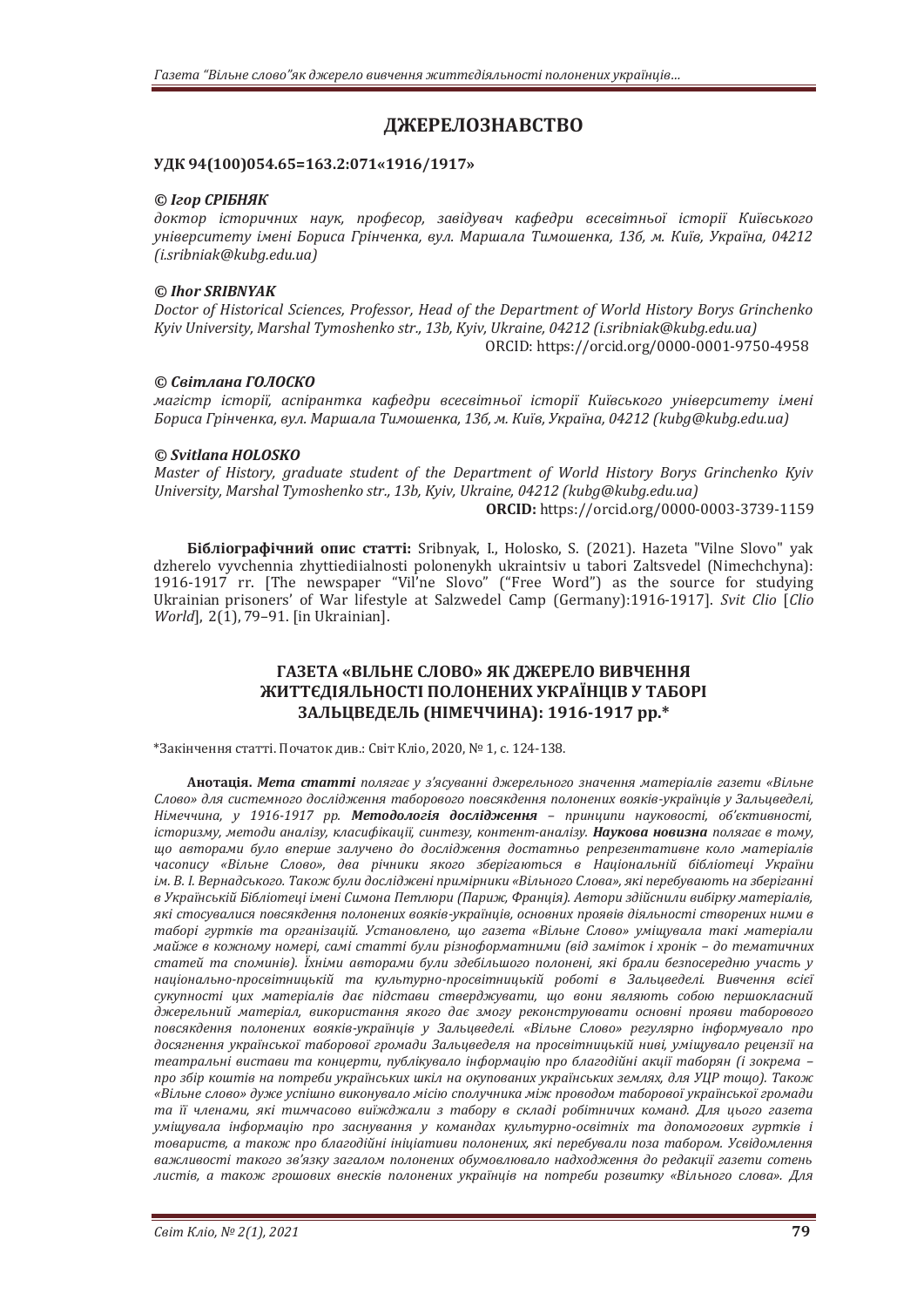*полонених надзвичайно важливим було те, що газета завжди зверталася до них зі словом підтримки та розради, вселяючи в душі таборян надію на повернення додому, виковуючи в них віру в державне самоствердження України та необхідність її збройного захисту перед навалою більшовицької Росії. Висновки. Відтак газета «Вільне Слово» стала справжнім літописом історії української громади табору Зальцведель, у її матеріалах залишився закарбованим процес національного усвідомлення* полонених вояків-україниів, частина з яких увійшла до складу «синьожупанних» українських дивізій, що *творили підвалини збройних сил УНР у 1918 р.*

*Ключові слова: полонені вояки-українці, табір, газета «Вільне Слово», стаття, Зальцведель, Німеччина.*

## **THE NEWSPAPER "VIL'NE SLOVO" ("FREE WORD") AS THE SOURCE FOR STUDYING UKRAINIAN PRISONERS'OF WAR LIFESTYLE AT SALZWEDEL CAMP (GERMANY):1916-1917**

**Abstract.** *The aim of the study is to ascertain the original meaning of the materials of the camp newspaper «Free Word» for the systematic study of the camp everyday life of captive Ukrainian soldiers in the camp Salzwedel, Germany, in 1916-1917. Research methodologу – the principles of scientific, objectivity, historicism, methods of analysis, classification, synthesis, content analysis.. Scientific novelty is that the authors were first involved in the study of a fairly representative range of materials from the magazine «Free Word», two annual kits of which are stored in the V. Vernadsky National Library of Ukraine. The «Free Word» copies, which are kept at the Symon Petliura Ukrainian Library (Paris, France), were also investigated. Camp newspaper materials published in the camps of Ukrainian prisoners of war in Germany during the First World War is an important and valuable source for the activities and everyday life of the camps. Their study gives an opportunity to explore the main stages of formation and development of Ukrainian camp communities, to penetrate into the depths of the psychology of prisoners, as well as to recreate the «atmosphere» of everyday life of the camp residents, their moods and hopes. It will not be an exaggeration to say that the press materials are valuable, as they will allow the researcher to reconstruct almost all aspects of the captive Ukrainians' lives, supplementing largely the evidence of archival documents. The importance of periodicals increases when other sources are «silent» or are located in inaccessible foreign stores. In this connection, the need for the introduction of materials of the camp press for scientific circulation and their wide use is actualized. To study the specifics of the functioning of the camp periodicals have already addressed a number of researchers, whose efforts laid the first foundations for the systematic study of this problem. The first such works were published in the mid-1990s. At the same time, the history of separate camps of Ukrainian prisoners of war in Germany during the First War began to develop, and in the context of this issue, the process of accumulating factual information about the circumstances of the «Free Word» magazine in Salzwedel continued. The positive side of this process was that most of these works were written using a wide range of archival sources, which made it possible to trace the main stages of the editorial and publishing history of the camp editions of captive Ukrainians, to outline their thematic content, and to determine the impact of the camp press on the formation of national consciousness of the camps, including and newspapers «Free Word». This topic has not lost its relevance today, in favor of which appears the emergence of a number of publications, the authors of which study the thematic repertoire of the newspaper, analyze the content of individual articles, establish the names of their authors. Unfortunately, the works of their predecessors remain in the shadows, and bold statements are made about carrying out a «detailed content description» of the newspaper, although some authors still have a long way to go. As of today, the source potential of the materials of the «Free Word» newspaper is still almost completely unexplored; meanwhile, a large number of disparate materials were published on its front pages, a specific proportion of which was devoted to depicting the campfire everyday life of captive Ukrainian soldiers. Meanwhile, they have synthesized a considerable amount of information about various aspects of the Ukrainian community's activities in the Salzwedel camp, which necessitates the further scientific development of this research problem. The authors of this article made a selection of materials that pertained to the actual camp life of Ukrainian prisoners of war, as well as the main manifestations of their activities in the camps and organizations. They found that the Free Word newspaper contained such materials in almost every issue; the articles themselves were of various formats (from notes and chronic messages – to thematic articles and memories). Their authors were mostly the prisoners themselves, who were directly involved in national, cultural and educational work in Salzwedel. A study of the totality of these materials gives reason to claim that their materials are first-rate source material, the use of which allows us to reconstruct the main manifestations of the camp everyday life of captured Ukrainian soldiers in Salzwedel. «Free Word» informs regularly about the achievements of the Ukrainian camp community of Salzwedel in the educational field, published reviews of theater performances and concerts, published information on camp charitable events (and in particular, about raising funds for the needs of Ukrainian schools in the occupied Ukrainian lands, for the Ukrainian Central Council, etc.). «Free Word» also successfully fulfilled the mission of the connector between the leaders of the Ukrainian camp community and its members, who temporarily left the camp as part of working teams. For this purpose, the newspaper placed information on the establishment of teams of cultural-educational and support groups and societies, as well as the charity initiatives of prisoners outside the camp. The awareness of the importance of such communication in the prisoners in general led to the publication of hundreds of letters to the newspaper, as well as monetary contributions of captive Ukrainians to the needs of «Free Word» development. It was extremely important for prisoners that the newspaper always addressed them*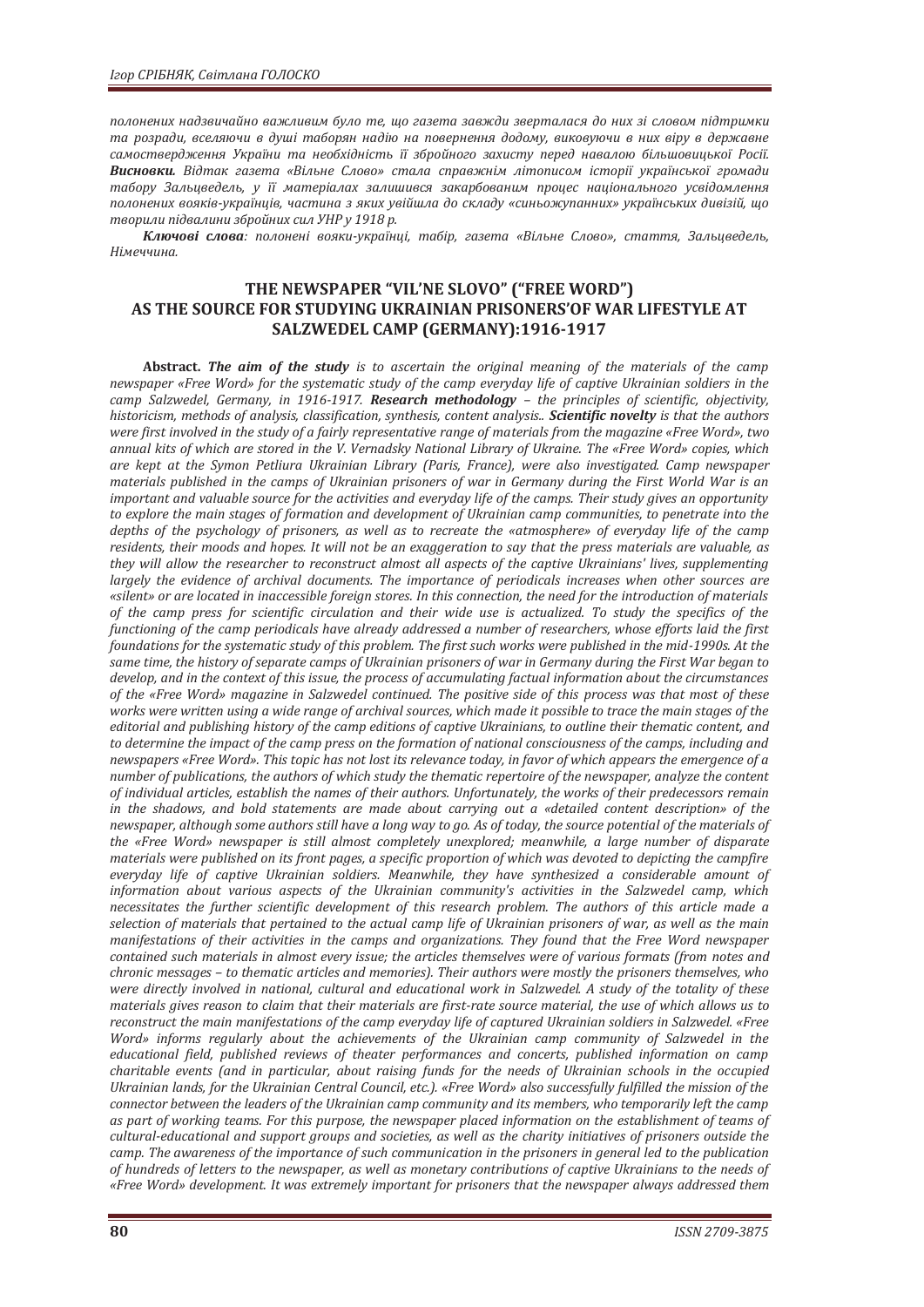with a word of support and encouragement, instilling in the souls of the camps the hope of returning home, fulfilling in them the belief in state self-assertion of Ukraine and the need for its armed protection against the *invasion of Bolshevik Russia. Conclusions. Thus, the «Free Word» newspaper became a true chronicler of the history of the Ukrainian community of the Salzwedel camp, and the process of national awareness of the captured Ukrainian soldiers remained engrained in its materials, some of which were part of the «blue-toothed» Ukrainian divisions that formed the foundations of the UPR's armed forces in 1918.* 

*Keywords: Ukrainian Prisoners' of war, camp, «Free Word» newspaper, article, Salzwedel, Germany.*

**Продовження викладу основного матеріалу.** На початку жовтня 1916 р. провід таборової громади – після консультацій з керівництвом СВУ – вдався до цілковитої зміни всіх напрямів культурно-освітньої та національно-організаційної роботи в таборі. На вимогу німецької влади в таборі мало залишитись лише близько однієї тисячі полонених (робітники таборових служб, інваліди, а також ті члени національних організацій, які «дійсно хотять працювати на користь української справи»). Частина активістів відряджалась для роботи в складі робітничих команд для тіснішого зв'язку з полоненими, крім того – було ухвалено рішення про формування т.зв. «мандрівних бібліотек», щоб ті таборяни, які прагнуть «правди і світла, будуть мати змогу користати час від часу книжками». До робітничих команд надходитиме таборовий часопис, обмежену кількість примірників якого (як і «мандрівні бібліотеки») завозитиметься т.зв. «мужами довір'я» – представниками головної ради табору1.

Найактивніше у цей час працювала Просвітня секція, заходами членів якої у таборі було розпочато виклади з досить широкого кола дисциплін. Ще у січні 1916 р. всі початкові курси грамоти були об'єднані у чотирикласній таборовій Народній школі грамоти ім. Бориса Грінченка з 426 учнями. За навчальним планом, затвердженим того ж місяця, у школі викладалися українська мова, історія України, географія, фізика, геометрія, природознавство, історія української літератури, історія культури, а також спів, малювання та гімнастика. Навчання у школі провадили 16 (пізніше 24) «звичайних» вчителів з числа полонених, які призначалися управою Просвітньої секції (ще чотири викладача перебувало у резерві).

Заняття тривали шість разів на тиждень (у першій половині дня), після чого бажаючи могли відвідати виклади з німецької мови (нижчий та вищий рівні) та «науку рисунків». Навчання продовжувалось і після обіду, зокрема – з історії літератури та агрономії (у т.ч.: з сільського господарства, садівництва, бджільництва, полеводства та шовківництва), що призначались для всіх бажаючих їх прослухати. Нарешті, двічі-тричі на тиждень відбулась спеціальні виклади для членів артистичної секції («наука теорії музики», «наука гри на скрипці»), а також проводились репетиції членів драматичного гуртка, хору та оркестрантів2. Шкільний рік у школі тривав 5 місяців, після закінчення навчання слухачам видавалися спеціальні свідоцтва. Однак, заняття в школі мали постійний характер лише взимку, з наближенням теплої пори року більшість полонених відряджалася на різні роботи поза табором, тому регулярні виклади в цей час припинялися.

Невпинне збільшення кількості бажаючих відвідувати школу свідчило про те, що Просвітньому відділу СВУ та українському активу табору вдалось розтопити кригу недовіри до української справи, бо після її закінчення переважна більшість її колишніх учнів висловлювала бажання брати участь культурно-просвітній та організаційній роботі в Зальцведелі. Якісні зміни в світогляді полонених були помітні вже на початковому етапі занять: «Приємно бачити, – зазначав у листі до редакції «Вістника СВУ» дописувач «Грицько», – як кожного ранку квапляться до школи на лекції учні, між якими немало й бородачів або навіть тих, які колись кричали «нє нада». Приємно бачити їх усіх над пильною працею за шкільними столами. Тут не на словах, а на ділі виповнюють заповіт Грінченка: «Праця єдина з неволі нас вирве!». Тут же повідомлялось, що школу відвідує 234 таборянина, яких «вчать також німецькій мові та технічних наук»3.

Попри значні труднощі на початковому етапі – відсутність підручників, паперу, олівців та ін. – просвітня секція спромоглась забезпечити сталий характер роботи школи, підтримуючи її коштами, що надходили від Союзу Визволення України. Всі вади роботи народної школи у таборі компенсувалися великим потягом слухачів до знань, і перший

<sup>&</sup>lt;sup>1</sup> Вільне Слово. Зальцведель, 1916. 4 жовтня. Ч. 34. С. 7.<br><sup>2</sup> Вільне Слово. Зальцведель, 1916. 1 березня. Ч. 1. С. 7-8; 15 березня. Ч. 2. С. 6.<br><sup>3</sup> Українські народні школи в таборах полонених. Вістник СВУ. Відень, 1916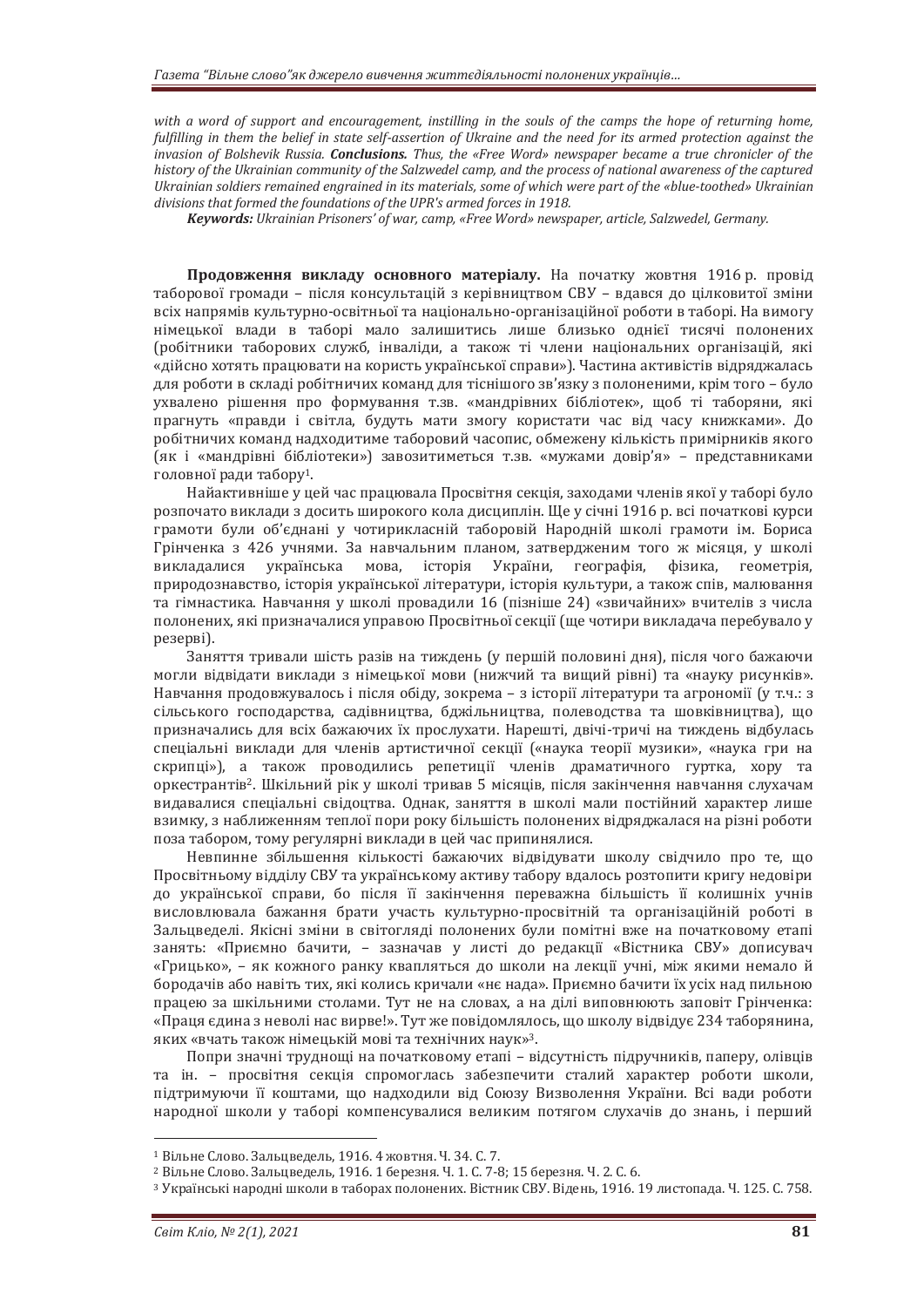навчальний рік було успішно закінчено переважною більшістю учнів 8 січня 1917 р. «Вільне Слово», відгукнувшись на цю подію у житті табору, відзначало у редакційній статті за підписом «Українець»: «Таборова школа показала велику здатність до науки нашого народу навіть при таких обставинах, як у полоні, коли викладається ця наука на його рідній мові»4.

Одночасно часопис примістив на своїх шпальтах і лист слухачів народної школи, в якому, зокрема, йшлося: «учні всіх кляс цієї школи, складаємо щиру подяку найперше – Хвальному Союзові Визволення України, [...] заходами якого перед німецькою адміністрацією, яка, як заряд цивілізованої держави не відмовила в цьому благому ділі, – ми дістали спроможність тут, у полоні, поширити свої знання, [...] яких ми не мали спромоги дістати на своїй рідній землі під пануванням московського панства»5. Аналізуючи стан справ у школі після першого її випуску, табірний часопис відзначав, що «зараз школа переповнена, заяви до прийому продовжують надходити» і висловлював надію на збільшення обсягів її діяльності6. Про успішну роботу цієї школи повідомлялось і в одній з заміток «Вістника СВУ»7.

Новий навчальний рік Таборова народна школа ім. Б. Грінченка розпочала 20 січня 1917 р., збільшивши кількість класів до шести і одного підготовчого8. У підготовчому класі учні вивчали грамоту, рахунок, спів, вчилися писати. У 1-6 класах слухачі поглиблено вивчали українську мову, історію і географію України, природознавство, геометрію, популярну фізику, всесвітню історію та ін. Загальна чисельність слухачів становила близько 400 таборян, викладацький персонал – 24 осіб9. Крім того була також відкрита т.зв. «Міська (городська) школа імені Бориса Грінченка» для тих, хто закінчив освіту в народній школі або мав достатній рівень для продовження студій. В ній відбувались виклади з історії української літератури, теорії словесності, історії культури, мінералогії, ботаніки, хімії, землевимірювання, сільського господарства та німецької мови10.

Загальний нагляд за діяльністю шкіл у 1917 р. здійснювала шкільна комісія Просвітньої секції української табірної організації на чолі з д-ром В. Сімовичем<sup>11</sup>. Крім контрольної комісії секції (що контролювала грошові витрати на освітні цілі та складалася з числа полонених), діяв також її «Історично-матеріялістичний гурток», де членами Просвітнього відділу СВУ полоненим читалися реферати з різних проблем політичного життя світу12. 25 січня 1917 р. рішенням загальних зборів членів Просвітньої секції було створено статутне товариство «Просвіта» імені Бориса Грінченка13, члени якої забезпечували проведення навчально-освітніх ініціатив у таборі.

Важливим культурно-національним осередком завжди був таборовий театр (діяв у Зальцведелі починаючи з січня 1916 р.), і «Вільне Слово» регулярно уміщувало на своїх шпальтах замітки й статті про мистецькі шукання акторів-аматорів, що були об'єднані у складі драматичного гуртка. Після його реорганізації у «Драматичну секцію Народнього Театру», театр інтенсифікував свою роботу: завдяки грошовій допомозі таборових організацій і німецької комендатури, секція змогла придбати дещо з театрального реквізиту, виготовила декорації. Кількість її членів збільшилася до 57 осіб14.

Особливого піднесення й розмаху праця секції набула після об'єднання з іншою табірною секцією – співочо-музичною. Так постало «Драматично-музичне товариство ім. М. Лисенка», до складу якого належало вже 216 полонених. Структурно товариство поділялося на три частини: драмгурток, струнну оркестру і хор. Музику і спів провадив о. Є. Турула, художнім керівником театру був Д. Щербина, на якому і перебував весь тягар праці по підготовці п'єси до вистави. Він мусив виразно читати «артистам всю п'єсу, по

<sup>&</sup>lt;sup>4</sup> Вільне Слово. Зальцведель, 1917. 6 січня. Ч. 2(61).<br><sup>5</sup> Вільне Слово. Зальцведель, 1917. 13 січня. Ч. 4(63).<br><sup>6</sup> Вільне Слово. Зальцведель, 1917. 6 січня. Ч. 2(61).<br>7 Таборова чотироклясова народня школа імени Бориса Ч. 132. С. 30.<br><sup>8</sup> Українські школи в таборах полонених. Вістник СВУ. Відень, 1917. 25 лютого. Ч. 139. С. 142.<br><sup>9</sup> Вільне Слово. Зальцведель, 1917. 24 березня. Ч. 24(83).<br><sup>10</sup> Українські школи в таборах полонених. Вістник

Зальцведель, 1917. 3 лютого. Ч. 10(69).<br><sup>12</sup> Вільне Слово. Зальцведель, 1917. 17 січня. Ч. 5(64).<br><sup>13</sup> Вільне Слово. Зальцведель, 1917. 31 січня. Ч. 9(68).<br><sup>14</sup> Данько Л. Спогад про розвій і життя українського театру в на

Зальцведель, 1917. 3 квітня. Ч. 27(86).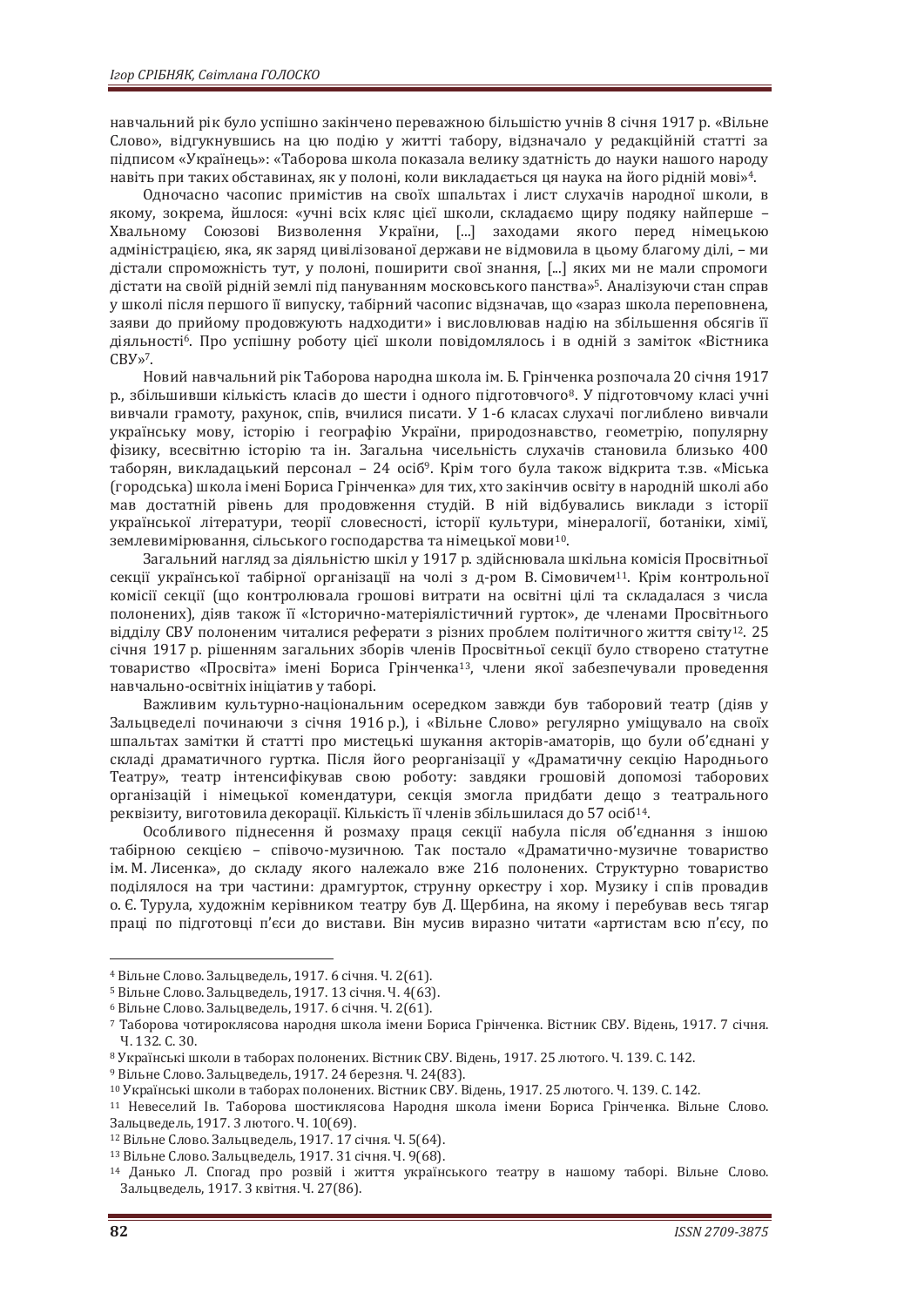можливості зміняючи голос для кожної ролі, пояснював характер [...] й зовнішній вигляд персонажів. На пробах режисер кожному товаришеві [...] показував, як треба триматися й говорити на сцені в його ролі»15.

За час своєї діяльності товариство здійснило постановку цілої низки українських п'єс, а саме: «Бурлака», «Бондарівна», «Сто тисяч», «Мартин Боруля», «Наймичка» І. Тобілевича (Карпенка-Карого); «Нахмарило», «Степовий гість» Б. Грінченка; «Крути та не перекручуй» М. Старицького; «Назар Стодоля» Т. Шевченка; «На Тарасовій могилі» Б. Лепкого та ін. Більшість вистав за бажанням полонених гралися кілька разів і завжди збирали понад 1000 глядачів. А «Безталанну» І. Тобілевича, поставлену в грудні 1917 р., відвідало до 2000 чол. Крім того, товариство влаштувало концерти на честь Т. Шевченка, на яких співали відомі українські артисти М.Менцинський і О. Семенів; жалібний концерт з приводу смерті І. Франка та багато інших концертів і вечорниць16.

Ще одним центром українського життя стала кооперативна «Чайня», яка була відкрита 5 березня 1916 р. Для цього таборянами було внесено 560 паїв на суму 800 м.н (марок німецьких), бо вони відчували потребу в створенні такого закладу, де би могли збиратись неформально. Просвітній відділ СВУ подбав про те, щоб ціни в «Чайні» були встановлені найнижчі (літр чаю коштував 5 пфенігів, стільки ж – порція молока). «Чайня» працювала чотири години зранку та всю цілу половину дня до сьомої години вечора17.

Спочатку «Чайня» мала 517 пайщиків, але вже до 19 березня 1916 р. їх кількість збільшилась до 663 осіб. Загальне керівництво «Чайнею» здійснювала виборна (з числа полонених) управа, яка дбала і про урізноманітнення продуктів, які могли придбати таборяни. Лише їх неповний перелік вже заслуговує на увагу, особливо зважаючи на особливості військового часу: медові коржі, яблука, апельсини, лимони та ін. Очевидно, що вони коштували недешево, і мало хто з полонених мав можливість їх придбати, але завдяки їх реалізації офіцерам комендатури стало можливим зменшити вартість літру чаю (до якого також додавались два шматочки цукру) до 3 пфенігів, літр какао можна було придбати за 40, а медовий корж – за 20 пфенігів18.

Проте не всі таборяни раділи з такої перспективи, дехто шукав будь-якої можливості для перешкоджання діяльності «Чайні». Зокрема, у одному з чисел «Вільного Слова» було уміщено оголошення про те, що з 1 квітня 1916 р. доступ до «Чайні» не її членам-пайщикам буде заборонений, бо знайшлись «люди, котрі приходять до Чайної для того, щоб зробити якусь шкоду: зломить ложку, побить стакан, поломать стіл і інши речі»19. На разі бракує даних проте, чи було дійсно запроваджено таке обмеження для прихованих ворогів української справи, чи уміщення такого оголошення переслідувало мету попередити їх про можливість такого заходу, але як би там не було – «Чайня» і надалі успішно продовжувала свою роботу.

І цьому не могло зашкодити вперте ігнорування «Чайні» частиною полонених, які вважали прихід до неї ледь не зрадою «цареві та отєчєству», закидаючи українським активістам, що питтям чаю ті завдають «нам і нашій родині сорому». Полемізуючи з ними, часопис повідомляв про кричущі випадки втрати людської гідності деким з числа недругів українства, які опускались до того, що біля кухні діставали кістки з помийного відра та гризли їх як собаки20.

Вже в перший місяць свого існування «Чайня» переконливо засвідчила успішність та корисність своєї діяльності. Як йшлося в «Місячному звідомленні з обороту Кооперативної Чайні полонених українців табору Зальцведель (5-31 березня 1916 р.)», її чистий прибуток за цей час склав 1194,88,5 м.н. Рішенням пайщиків його було використано наступним чином: 227 м.н. – для виплат дивідендів членам кооперативу, 59 м.н. – на «фонд бідних учнів українських гімназій», 90,80 м.н. – нагороди членам кооперативу, 219,33 м.н. – на просвітні цілі в таборі, 597 м.н. – до оборотного резервного капіталу товариства «Чайня»21.

Влітку обсяги чистого прибутку «Чайні» (у порівнянні з березнем 1916 р.) дещо зменшились, що було пов'язано зі зменшенням кількості її відвідувачів через від'їзд

<sup>15</sup> Там само.

<sup>16</sup> Див.: Вільне Слово. Зальцведель, 1917. 3 січня. Ч. 1(60); 10 березня. Ч. 20-21(79-80); 17 жовтня.

Ч. 83(142); 14 листопада. Ч. 91(150); 29 грудня. Ч. 104(163) та ін.

<sup>17</sup> Вісті з табору. Вільне Слово. Зальцведель, 1916. 1 березня. Ч. 1. С.6.

<sup>18</sup> Вісті з табору. Вільне Слово. Зальцведель, 1916. 15 березня. Ч.2. С.6.

<sup>19</sup> Там само.

<sup>&</sup>lt;sup>20</sup> Вільне Слово. Зальцведель, 1916. 1 квітня. Ч.3. С. 5.<br><sup>21</sup> Вільне Слово. Зальцведель, 1916. 1 травня. Ч.6. С. 6, 7, 8.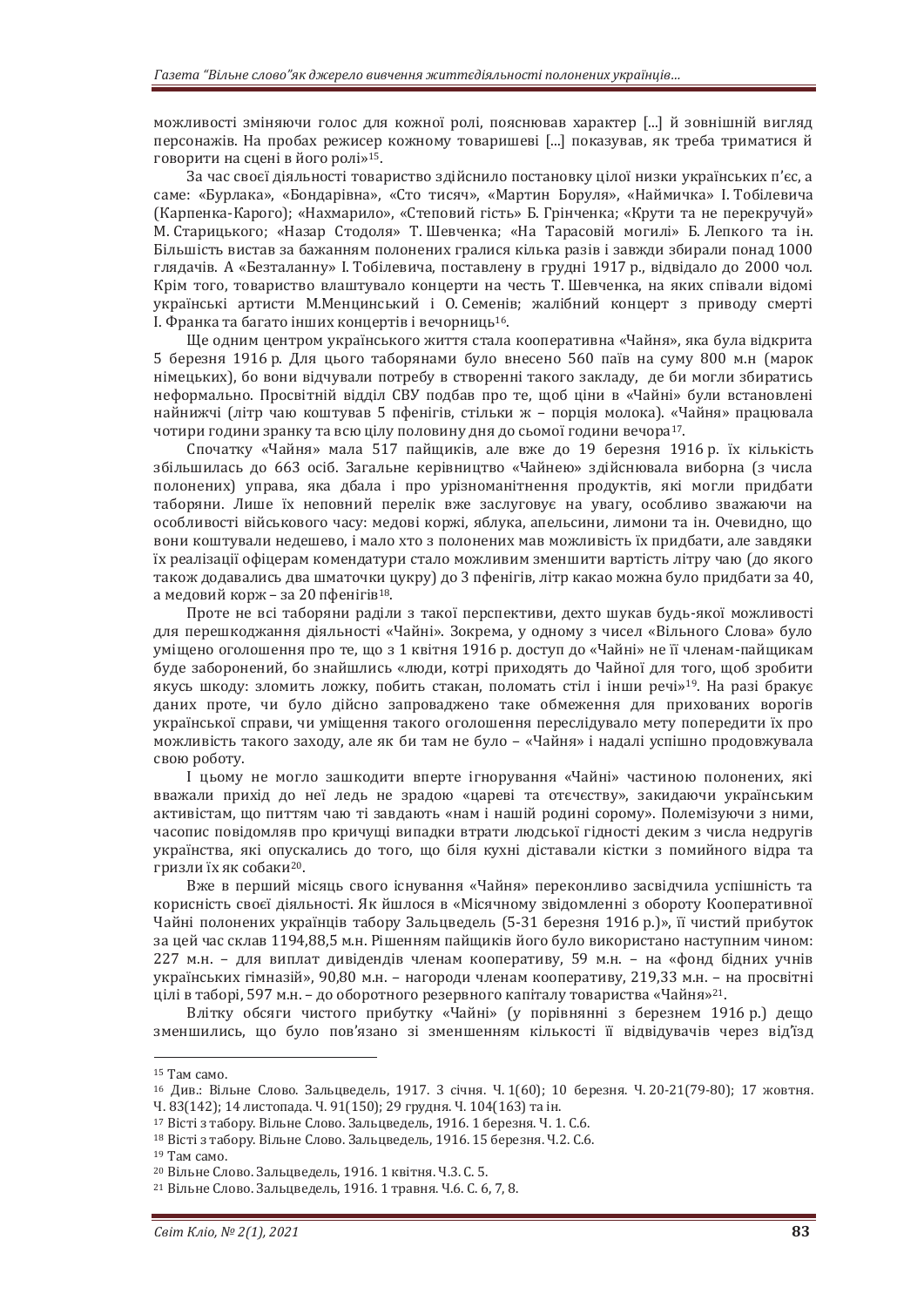більшості таборян на польові роботи. Відтак за липень вона отримала 751,72 м.н. прибутку, і 841,52 м.н. – за серпень. Ці кошти також були витрачені на гуманітарні цілі – основна їх частина (65%) була спрямована на стипендії учням українських гімназій, на таборову школу (25%), а решта розподілена для «Допомогової каси», на побудову пам'ятника померлим полоненим на місцевому цвинтарі, на книжки і часописи для робітничих команд, для інвалідів і хворих в зальцведельському таборі22. Разом з тим полонені дбали і про загальноукраїнські потреби, перераховуючи гроші на Фонд національної оборони, на стипендіатів українських гімназій, на Фонд українського шкільництва, на українських вдів і сиріт23.

Важливим джерелом для оцінки благодійної діяльності Кооперативної чайні є «Звідомлення» її управи за 1916 р. Загальна сума всіх надходжень на благодійні цілі (з чистого прибутку чайні) становила 3668,13 м.н. (підрахунки – *Авт*.). Основними статтями видатків були витрати як на внутрішньотаборові цілі (зокрема, на бібліотеку, школу, допомогову касу, влаштування Шевченківських днів та фінансування спорудження пам'ятника померлим – відповідно 1135,93, 474,02, 200,00 і 157,00 м.н.), так і на загальноукраїнські освітні потреби (на волинські школи, фонд стипендій українських гімназій та українським вдовам і сиротам, які перебували по цей бік кордону, відповідно – 802,34, 408,31 і 128,00 м.н.), що свідчило про високу громадську свідомість «організованої» частини полонених табору24.

Значну матеріальну допомогу полоненим надавала і Допомогова каса, що була створена на пожертви всіх секцій табору та внеску німецької комендатури табору. Кошти від всіх організацій на рахунок Допомогової каси надходили впродовж всього 1916 р. Співставлення внесків дає можливість зробити висновок, що діяльність каси у великій мірі стала можливою лише завдяки внеску комендатури табору (1000 м.н.), що становило майже 50 % всієї суми каси. Ще приблизно 40 % надійшли від прибуткових організацій полонених – Кооперативної чайні і Драматичної секції (відповідно – 629,33 і 130,00 м.н.), внески інших табірних інституцій (національної, агрономічної, просвітньої та ін.) мають цілком символічний характер – проте слід враховувати, що ці організації були неприбутковими25.

З цих коштів 383 полоненим були видані безвідсоткові позички на суму 1544,50 м.н., 210 м.н. отримали безповоротно інваліди табору (гроші видавалися терміном на три місяці по п'ять німецьких марок при запоруці старших бараків)26. У касі в січні 1917 р. готівкою залишалося 588,63 м.н., причому німецька комендатура табору й надалі постійно перераховувала кошти до Допомогової каси27.

Істотну допомогу українським полоненим табору Зальцведель надавали європейські червонохрестні організації, зокрема – Бернський комітет допомоги полоненим. У грудні 1916 р. табір отримав від нього: 6 ящиків тютюну, 361 мішок хліба, 150 кг цукру, 782 шматків мила; у травні 1917 р. до табору (у шпиталь) надійшло 136 пакунків з консервованим молоком, 1368 фунтів (близько 548 кг) сала; у червні – 160 пудів (2560 кг) сала28. Порівняно невелику допомогу надавали також Петроградський комітет допомоги полоненим, Московський міський і Київський спільний міський комітети29.

Розподілом цих надходжень між полоненими займався спеціальний таборовий «Комітет помочі полоненим зальцведельського табору» («Комітет розділу подарунків», що обирався з числа полонених, які на той час перебували у таборі. Як звичайно, вся допомога

<sup>22</sup> Місячне звідомлення Кооперативної Чайні за м[ісяць] серпень 1916 року. Вільне Слово. Зальцведель, 1916. 24 вересня. Ч. 32. С. 8.<br><sup>23</sup> Див.: Вільне Слово. Зальцведель, 1917. 13 січня. Ч. 4(63); 1917. 31 жовтня. Ч. 87(146); 1917. 14

листопада. Ч. 91(150) та ін.

<sup>&</sup>lt;sup>24</sup> Див.: Вільне Слово. Зальцведель, 1917. 7 лютого. Ч. 11(70).<br><sup>25</sup> Обрахунок таборової допомогової каси за 1916 р. Вільне Слово. Зальцведель, 1917. 14 лютого. Ч. 13(72).

<sup>&</sup>lt;sup>26</sup> Вільне Слово. Зальцведель, 1917. 6 жовтня. Ч. 80(139).<br><sup>27</sup> Обрахунок таборової допомогової каси за 1916 р. Вільне Слово. Зальцведель, 1917. 14 лютого. Ч. 13(72).

<sup>28</sup> Звідомлення Комітету помочі полоненим зальцведельського табору за місяць грудень 1916 р. Вільне Слово. Зальцведель, 1917. 17 січня. Ч. 5(64); 26 травня. Ч. 42(101); 30 травня. Ч. 43(102); 9 червня. <sup>Ч</sup>. 46(105). 29 Вільне Слово. Зальцведель, 1917. 16 червня. Ч. 48(107).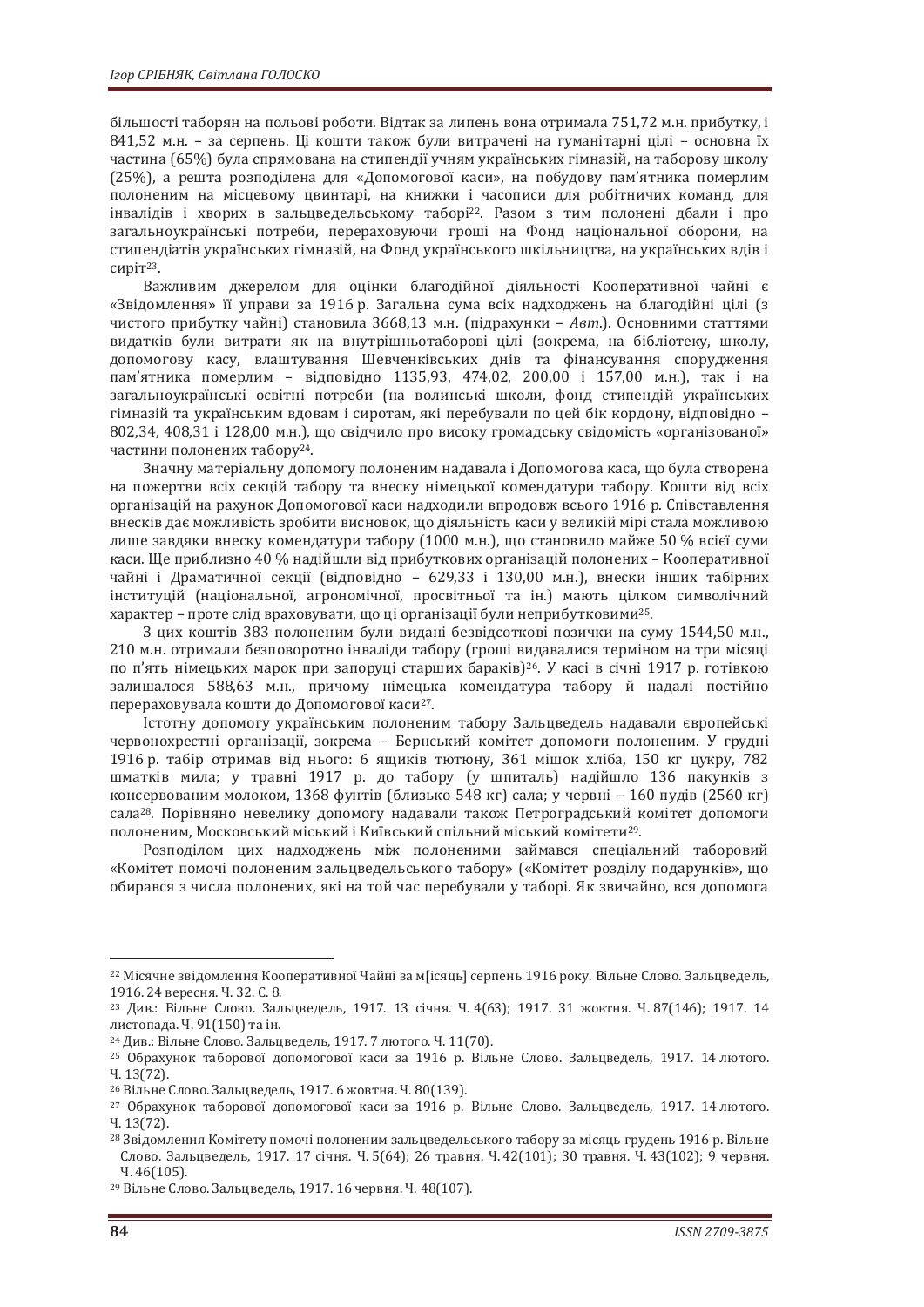пропорціональне поділялася між полоненими у таборі та на робітничих командах, в окремих випадках (при невеликій кількості надходжень) все передавалося до лазарету30.

Як вже зазначалось, широкий загал полонених не залишався осторонь від загальноукраїнських проблем, виділяючи з своїх мізерних заробітків певну частку сум на різні фонди та табірні заходи. Загальна сума всіх надходжень від полонених впродовж 1916 р. (з 1 липня до 31 грудня) становила 6555,75 м.н. Полонені на власні кошти вирішили повністю утримувати школу ім. Зальцведельського табору на Волині. Підтримуючи це рішення, Драматично-музичне товариство 11 листопада 1917 р. підготувало виставу п'єси І. Тобілевича «Бондарівна», весь збір від якої було передано на потреби цієї школи31.

Таборовий часопис приділяв чільну увагу висвітленню діяльності національної секції української організації в таборі, яка була заснована у березні 1916 р. (та той час її складу увійшло 108 полонених)32. На зібраннях секції відбувалося читання рефератів з національних проблем з подальшим їх обговоренням. Саме в цій секції гуртувались найбільш політично й національно свідомі полонені, які приймали дієву участь у всіх царинах національного українського життя в таборі33.

Вже 19 липня 1916 р. загальні збори Національної секції за власною ініціативою делегували Союзові визволення України право представництва і захисту українських справ «на міжнародній трибуні», надіславши Централі СВУ в Берліні спеціальний мандат за підписами всіх членів секції. Повноваження СВУ були підтверджені полоненими і січні 1917 р., після реорганізації національної секції 2 лютого 1917 р. в «Українське національне товариство ім. Т. Шевченка» з власним статутом34.

Зусиллями всіх табірних організацій (які створили з своїх представників «Комітет по влагодженню ялинки для полонених») була встановлена й прикрашена ялинка в великому залі Народного Дому. Гроші для її придбання були зібрані всіма полоненими, хоч їх думки у цей час були «далеко, на рідній Україні, разом з батьками і родиною». Як згадував один з дописувачів табірного часопису, «замість солодкої куті, замість різних святочних приправ перед кожним лежали звичайна пайка хліба й зупа (суп – *авт*.). Мав також кожний яблука й сигарети – гостинець від комендатури. Після вечері дехто з полонених почав співати колядки, славити Різдво Христове й спішити на ялинку в Народній Дім». Свято зібрало біля 2000 таборян і розпочалось промовою Б. Лепкого. Музично-співочою і драматичною секціями була підготовлена велика святкова програма, яка включала народну музику, співи святочних пісень, виставу «Суєта» І.Тобілевича (Карпенка-Карого). На святкуванні Різдва Христового були присутні й німецькі офіцери комендатури на чолі з референтом табірної праці капітаном Фогтом35.

«Вільне Слово» регулярно повідомляло таборян про важливі події таборового життя, і зокрема – про зміни в організаційній структурі «Національно-Просвітнього Гуртка». В його складі упродовж 1916 р. утворилась ціла низка секцій (у т.ч. просвітня, національна, видавнича (редакційна або пресова), соціальна, драматична, сільськогосподарська (агрономічна), співацько-музична, кооперативна і гімнастична)36. Крім того, було «зорганізовано хор, [...] відкрито спілкову чайню, збудовано велику залю, почали скликати таборові віча»37.

Часопис особливо докладно інформував полонених про проведену в січні 1917 р. реорганізація внутрішнього життя української таборової організація, чим займався спеціальний комітет з членів Просвітнього відділу і представників усіх гуртків полонених. Відтак у таборі була створена статутна «Українська Громада» (УГ), до складу якої на правах колективних членів увійшли всі таборові організації полонених38. Головою «Української Громади» було обрано З. Кузелю, його заступниками – В. Сімовича і М. Чупиря, писарем – Олексу Бондаренка39. Всім організаціям, що також діяли на підставі своїх статутів,

<sup>&</sup>lt;sup>30</sup> Вільне Слово. Зальцведель, 1917. 14 липня. Ч. 56(115).<br><sup>31</sup> Вільне Слово. Зальцведель, 1917. 10 жовтня. Ч. 81(140).<br><sup>32</sup> Вісті з табору. Вільне Слово. Зальцведель, 1916. 1 березня. Ч. 1. С. 6.<br><sup>33</sup> Вільне Слово. Заль 14 лютого. Ч. 13(72).<br><sup>37</sup> Павленко П. Від редакції. Вільне Слово. Зальцведель, 1917. 14 листопада. Ч. 91(150).<br><sup>38</sup> ЦДАВО України. Фонд 4418. Опис 1. Справа 65. Арк. 310-312.<br><sup>39</sup> Там само. Справа 44. Арк. 2; Там само. Ф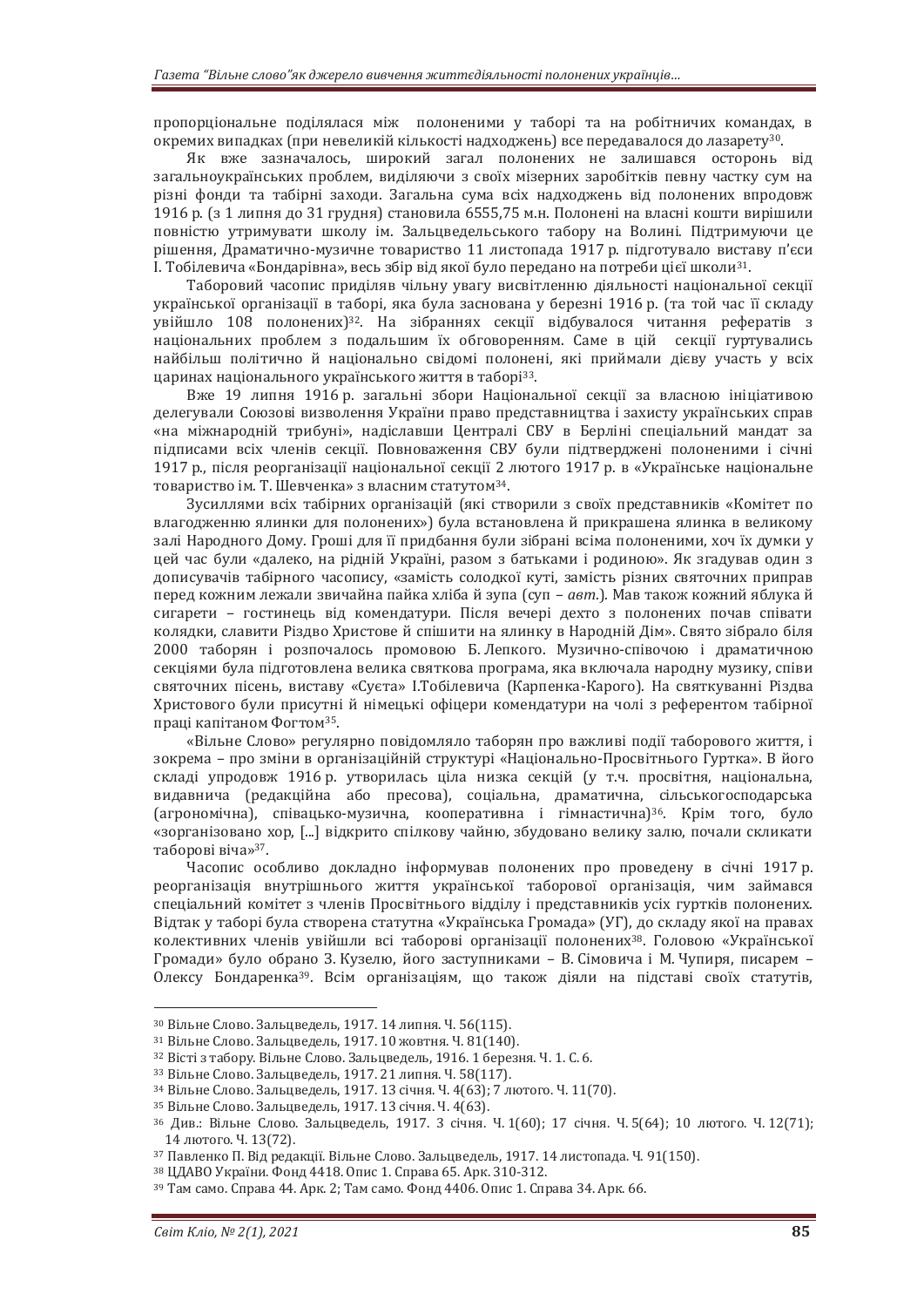надавалася широка автономія. У свою чергу «Національно-Просвітній Гурток» було реорганізовано у «Головну Раду», яка координувала діяльність усіх табірних інституцій40.

«Українська Громада» обирала такі керівні органи: 1) «Народне Віче – загальні збори всіх членів табірних організацій, що входили до складу УГ як найвищий загальнотабірний представницький орган – мало скликатися один раз на три місяці; 2) «Народна (Генеральна) Рада» – складалася з голів управ всіх табірних організацій, шістьох представників «Народного Віча» і членів Просвітнього відділу, як найвищий загальнотабірний законотворчий орган – мала скликатися один раз на шість тижнів; 3) «Генеральна Старшина» – (як президія «Народної Ради» і її виконавчий орган) – у складі голови Просвітнього відділу, голів і делегатів від усіх табірних організацій і трьох представників «Народної Ради». Головою «Генеральної Старшини» призначався голова Просвітнього відділу СВУ табору41.

Маючи на меті роз'яснити полоненим функції й повноваження кожної з цих інституцій, таборовий часопис пізніше примістив на своїх сторінках цілу низку невеликих заміток («Генеральна Старшина», «Генеральна Рада», «Українські громади табору З[альцведель]», «Таборове віче» та ін.), в яких стисло охарактеризував права та обов'язки всіх цих виборних органів42. Так, зокрема, функції Генеральної старшини (уряду табору) були сформульовані таким чином: нагляд за культурно-освітньою роботою в таборі та робітничих командах; захист інтересів полонених перед німецькою владою; всіляка допомога полоненим і задоволення їх потреб. Підсумовуючи значення діяльності всіх табірних інституцій та Просвітнього відділу СВУ, автор статті зробив висновок, що «за весь час праці в полоні наші провідники зуміли навчити громадян самим заправляти своїм життям»43.

Величезний позитивний вплив на процес національного освідомлення вояків-українців у Зальцведелі мала Лютнева революція в Росії. Хоча впродовж березня 1917 р. «населення» табору зменшилося з 3034 (на 26 лютого) до близько 500 осіб (з яких лише 100 таборян належали до організованого загалу полонених), розголос революційних подій досягнув найвіддаленіших робітничих команд вояків-українців. На шпальтах табірного часопису «Вільне Слово» було приміщено звернення члена президії СВУ О. Скорописа-Йолтуховського «До всїх громадян зальцведельського табору», де повідомлялося про повалення царату в Росії. Одночасно у відозві містився заклик до полонених прийняти активну участь у політичному житті оновленої Росії шляхом делегування йому права заступати перед тимчасовим російським урядом інтереси полонених українців.

В «Уповноважненні» О. Скорописові-Йолтуховському (яке також було опубліковано в газеті) наголошувалися чотири основні пункти вимог полонених: повнота влади народу, повернення у взаєминах між Росією і Україною до основ Переяславського договору 1654 р., справедливого вирішення земельного питання та негайного заключення миру між державами44. Тоді ж у таборі й в робітничих командах було розпочато збір підписів полонених під цим «Уповноважненням». Підсумком цієї кампанії, що закінчилася в останніх числах червня 1917 р., було понад 20000 підписів зальцведельців, які підтримали пропозицію про надання СВУ цього мандата45.

«Вільне Слово» усіляко сприяло проведенню цієї кампанії, закликаючи полонених підтримати своїми голосами ініціативу О. Скорописа-Йолтуховського. Ці заклики падали на сприятливий ґрунт, бо на цей час значна кількість полонених українців вже мала сформовану національну самосвідомість. Тому вже через кілька днів табірний часопис у замітці «Додаток до уповноважнення О. Скорописові» сповіщав полонених, що Генеральна рада «Української громади» стверджує, що останні події в Росії «ставлять [...] на дневний порядок наше основне домагання повної самостійності українського народу»46.

Це положення було конкретизоване у «Додатковому мандаті Президентові С.В.У. Олександрові Скорописові-Йолтуховському», яким Генеральна рада «Української Громади» в Зальцведелі уповноважила О. Скорописа-Йолтуховського (як представника полонених до Тимчасового уряду Росії) домагатися «скликання окремого Українського Установчого

<sup>&</sup>lt;sup>40</sup> Реорганізація табору. Вільне Слово. Зальцведель, 1917. 17 січня. Ч. 5(64).<br><sup>41</sup> Реорганізація табору. Вільне Слово. Зальцведель, 1917. 20 січня. Ч. 6(65); Вільне Слово. Зальцведель, 1917. 24 лютого. Ч. 16(75).<br><sup>42</sup> Вільне Слово. Зальцведель, 1917. 1 серпня. Ч. 61(120); 3 жовтня. Ч. 79(138).<br><sup>43</sup> Вільне Слово. Зальцведель, 1917. 29 грудня. Ч. 104(163).<br><sup>44</sup> Вільне Слово. Зальцведель. 1917. 3 березня.

<sup>45</sup> Вільне Слово. Зальцведель,1917. 27 червня. Ч. 51(110). 46 Вільне Слово. Зальцведель,1917. 7 квітня. Ч. 28(87).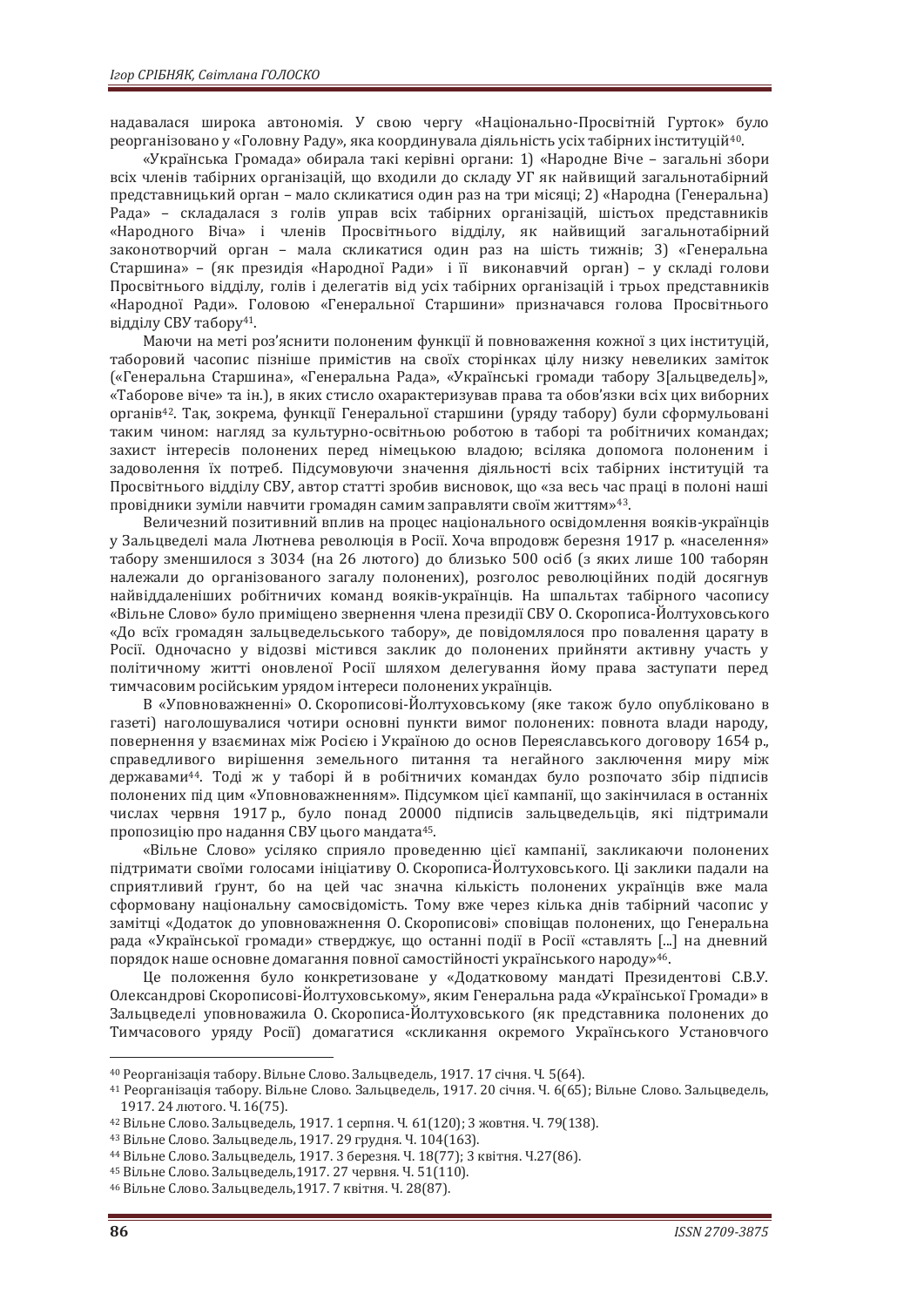Зібрання в Києві, вибраного населенням України на основі загального, рівного, безпосереднього й тайного голосування з приміненням пропорційної системи виборів, до якого має належати близче означення відношення України до Російської держави й вироблення внутрішньої Конституції України»47.

Значною подією в житті табору став приїзд до табору весною 1917 р. на постійну роботу З. Кузелі, який очолив Просвітній відділ СВУ. Як згадував Р. Смаль-Стоцький, з його прибуттям «скоренько розрісся табір Зальцведель на справжню українську республіку. Народна школа вчила читати й писати неписьменних, курси середньої освіти доповнювали науку, а вечорами діяв народний університет. Табір мав свій український театр, бібліотеку, знаменитий хор і оркестру, свою українську газету з редакцією, що провадила й журналістичні курси та об'єднувала таборових письменників. І церква власна з хором діяла. У таборі було безліч організацій, політичних гуртків і кооператива. Щочетверга відбувалося віче у великій залі, на якому голова Просвітнього відділу мусив прочитати доповідь про воєнну ситуацію на фронті».

В скорому часі після його приїзду «були переведені демократичні вибори в таборі, обрано було таборову раду (Народна або Генеральна Рада – *авт*.), а таборова рада виділила з себе «правительство табору» (Генеральна старшина – *авт*.), і голова Просвітнього Віділу посередничав тоді поміж внутрішньою, українсько-таборовою, та зовнішньою німецьковійськовою владою»48. Тобто, у випадку обрання головою «уряду табору» полоненого, голова «Просвітнього відділу СВУ» обирався референтом табору йому на допомогу49.

Навесні заходами З. Кузелі та інших членів Просвітнього відділу СВУ для полонених було організовано курс кооперації (діловодство кредитних спілок). Діяли також курси малярства, які відвідувало 60 таборян. Майже кожна з таборових секцій і організацій (шкільна, агрономічна, видавнича, соціальна, драматично-музична, національна секції, «Історично-матеріялістичний гурток» і «Січ») мали свої бібліотеки, які у свою чергу були об'єднані у загальнотабірній бібліотеці. Існували також чужомовна бібліотека «Просвітнього відділу», збірка книжок для робітничих команд і «підручна» бібліотека. Загальне число книжок, що перебували у користуванні полонених, становило 4724 одиниць50.

Весь час таборовий часопис докладно висвітлював діяльність новостворених (на основі колишніх секцій) статутних товариств. До їх числа належала й агрономічна секція (пізніше Товариство «Хлібороб»), заходами членів якої проводились виклади з різних галузей сільського господарства (садівництва, рільництва, добору насіння та ін.), при чому практичні вправи відбувались на спеціальній ділянці, отриманої від комендатури табору. Заняття регулярно відвідувало 20-30 таборян51.

Слід відзначити, що німецька комендатура табору всіляко сприяла цьому товариству (рівно як і всім іншим). У цьому контексті досить промовистим виглядає той факт, що її заходами 30 липня 1917 р. для групи полонених було влаштовано відвідування розсадника у м.Зальцведель; ще через місяць – кооперативного молокопереробного комплексу; а у вересні троє таборян були відряджені в Дрезден на птахоферму52. Загалом, ретроспективно оцінюючи діяльність німецької комендатури табору полонений Т. Споминюк відзначав, що українцям майже з часу заснування табору було дозволено «гуртуватися у різні товариства, у свобідний від робіт час займатися самоосвітою в національному і політичному відношеннях [...] щоб стати у всіх відношеннях самостійним народом, скласти свою українську самостійну державу»53.

Для членів Соціальної секції (згодом – Соціального товариства ім. М. Драгоманова) влаштовувалися читання рефератів про політичне та економічне життя різних країн з подальшим їх обговоренням. Виклади відбувалися кожного тижня по понеділках та суботах54.

<sup>&</sup>lt;sup>47</sup> Вільне Слово. Зальцведель, 1917. 2 червня. Ч. 44(103).<br><sup>48</sup> Смаль-Стоцький Р. Спогади про Зенона Кузелю. Збірник на пошану Зенона Кузелі. Записки Наукового товариства ім. Шевченка: праці філологічної та історико-філософічної секцій; Під ред. В. Яніва. Париж-Нью-Йорк-Мюнхен-Торонто-Сідней, 1962. Т.СLХІХ. С.46.

<sup>&</sup>lt;sup>49</sup> Вільне Слово. Зальцведель, 1917. 16 червня. Ч. 48(107).<br><sup>50</sup> Вільне Слово. Зальцведель, 1917. 31 січня. Ч. 9(68).<br><sup>51</sup> Вільне Слово. Зальцведель, 1917. 25 серпня. Ч. 68(127).<br><sup>52</sup> Вільне Слово. Зальцведель, 1917. 25

липня. Ч. 57(116).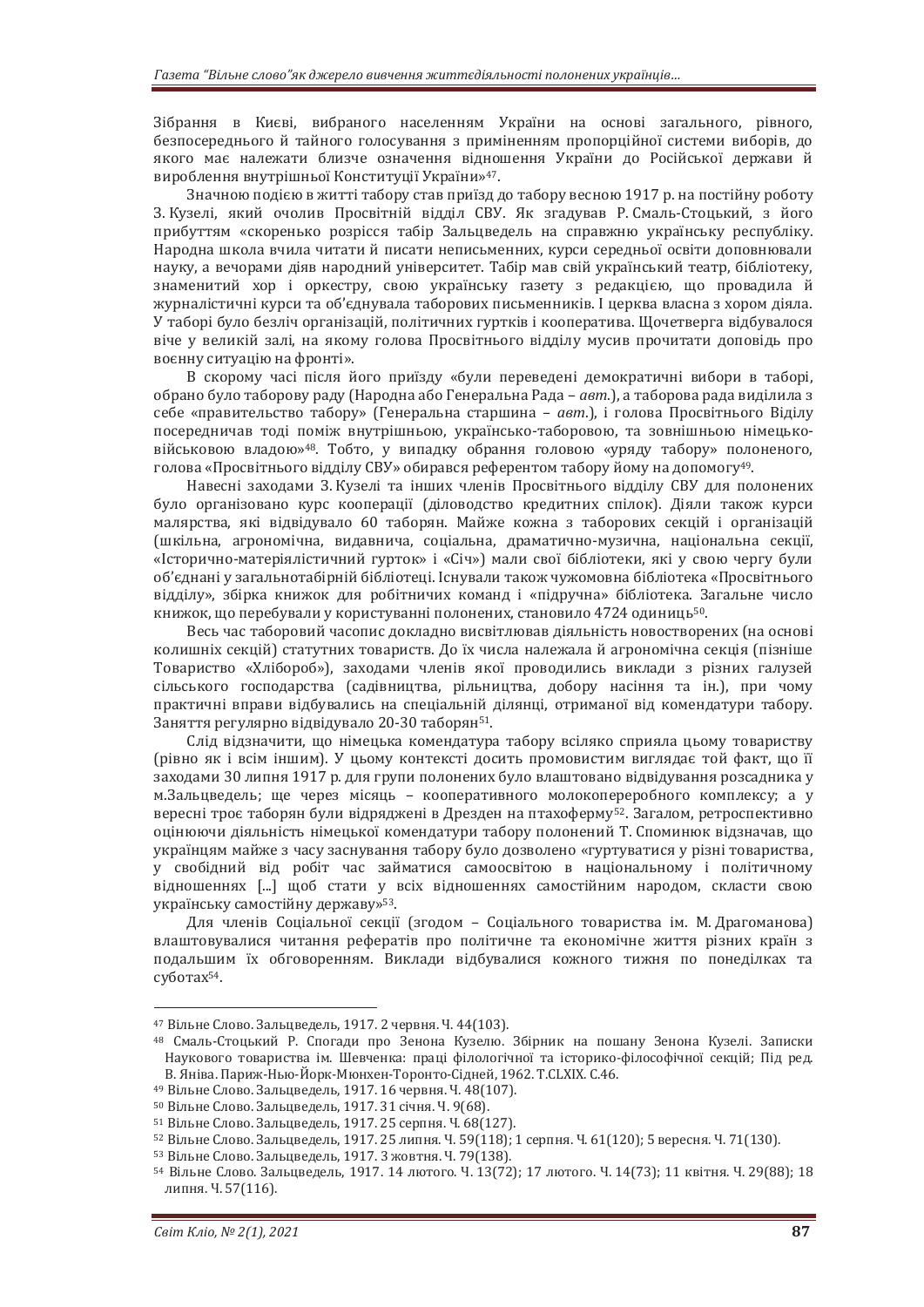10 липня 1917 р. у таборі було засновано «Подільське Видавничо-Просвітне Кооперативне товариство», до складу якого запрошувалися всі українці з Поділля. Метою організації було проведення видавничо-просвітньої діяльності самостійницького спрямування в Україні після закінчення війни та повернення полонених на Батьківщину. Було створено керівний осередок товариства – комітет (у складі 6 осіб), який розгорнув активну компанію із залучення до складу організації нових членів. Одночасно тривав збір коштів на потреби товариства (для майбутніх цілей в Україні), який до кінця 1917 р. дав суму в 724,00 м.н. 55



*Рис. 3.* Фрагмент титульної сторінки газети «Вільне Слово» з віньєткою (Ч. 25(84) від 28 березня 1917 р.), Зальцведель, Німеччина (ЦДАЗУ. Фонд 15. Опис 2. Справа 18. Арк. 1).

Свідченням високої національної самосвідомості полонених у таборі стало заснування низки фондів, кошти з яких йшли на загальноукраїнські цілі (зокрема: «Фонд Народньої Оборони», «Фонд волинських шкіл», «Фонд стипендій українських гімназій», «Фонд робітничої преси», «Фонд українського шкільництва», «Український Боєвий Фонд» та ін.). Була також створена Комісія по спорудженню пам'ятника померлим полоненим, до каси якої надійшло загалом 1706,85 м.н. З цієї суми пожертвування від полонених склали 460,03 м.н., внесок Драматично-музичного товариства – 24,25 м.н., від робітничих команд надійшло 32,50 м.н., від кооперативної чайні – 190,07 м.н.. Найістотніший внесок до каси Комісії (1000 нім. мар.) було зроблено комендатурою табору56.

Для активізації процесу збирання коштів полонені влаштовували народні свята, присвячені окремим подіям (річниці народження Т. Шевченка) або певним установам. Так, зокрема, на початку липня 1917 р. у таборі святкували «День волинських шкіл». Драматично-музичне товариство ім. М. Лисенка підготувало до цього дня концерт, при чому всі кошти від продажу квитків (152,35 м.н.) разом з приватними пожертвами (6,40 м.н.) були спрямовані на розвиток шкільництва на Волині57.

Діяльність української табірної організації в Зальцведелі значною мірою спричинилася до того, що полонені, які відряджалися за межі табору для праці у складі робітничих команд, створювали на місцях свого тимчасового перебування культурно-освітні гуртки й осередки. Перші просвітні організації в робітничих командах виникли ще влітку 1916 р., коли в робітничій команді «Аммендорф» було засновано товариство «Самоосвіта» ім. І. Котляревського на чолі з полоненим М. Бабичем58.

Для пожвавлення цього процесу у таборі були організовані курси (з вивченням німецької мови) для т.зв. «мужів довір'я» – спеціальних представників української табірної організації, які мали завдання відвідувати робітничі команди з метою полагодження непорозумінь між полоненими й німецькою вартою (чи господарями), допомагати

<sup>&</sup>lt;sup>55</sup> Вільне Слово. Зальцведель, 1917. 18 липня. Ч. 56(116).<br><sup>56</sup> Вільне Слово. Зальцведель, 1917. 10 лютого. Ч. 12(71); 10 березня. Ч. 20-21(79-80); 7 квітня. Ч. 28(87).<br><sup>57</sup> Вільне Слово. Зальцведель, 1917. 18 липня. Ч.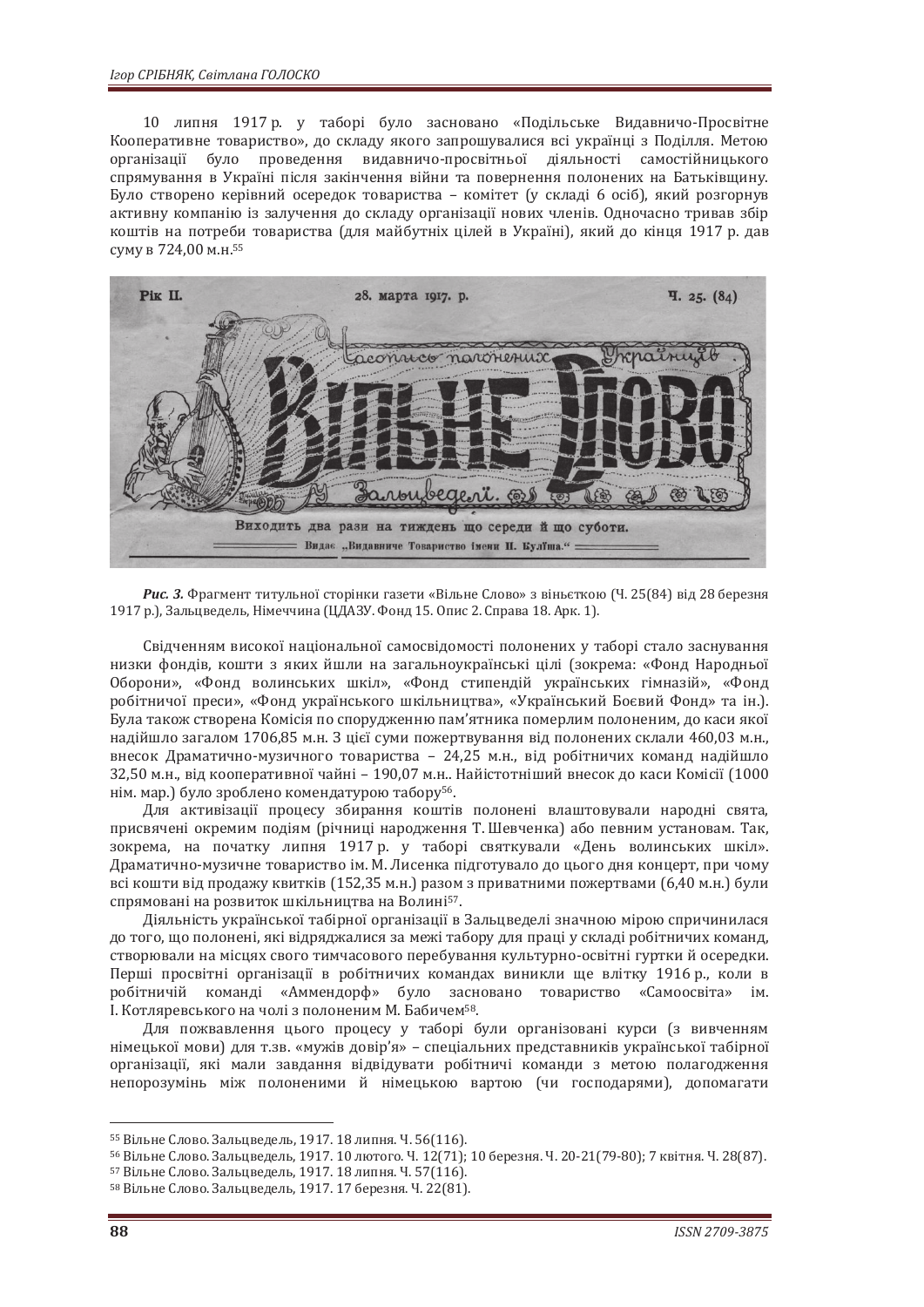полоненим засновувати національно-просвітницькі гуртки й товариства, інформувати полонених про події в таборі, забезпечувати робітничі команди українськими часописами й книжками59.

Завдяки зусиллям «мужів довір'я» процес заснування національно-просвітницьких організацій в робітничих командах набув влітку 1917 р. масового характеру. Зокрема, в команді українських полонених «Алюм» було створено «Національне товариство ім. М. Драгоманова», в команді «Мельфін» – товариство «Самоосвіта» ім. М. Грушевського, в команді «Штапель» – товариство «Будучина», в команді «Leuchmen» – «Робоче товариство на чужині ім. Гетьмана Полуботка», в команді «Тайхлозен» – товариство «Братолюбіє» та багато ін., члени яких провадили освітню й національно-виховну роботу серед полонених60.

Ця позитивна тенденція зберігалась й у вересні 1917 р. Як повідомляв таборовий часопис, в робітничих командах були засновані «Національне товариство ім. М. Драгоманова» (команда «Алюм-2»), Національне товариство «Свобода» ім. Т.Шевченка («Незніц»), товариство «Самоосвіта» (ком. «Вільшіц-Грубе-Гедвіг»), Національне товариство «Єдність» («Грабов» № 293), товариство «Утро України» («Гештедт»), товариство «Воля» ім. Т. Шевченка («Роккентін»), товариство «Любов і братерство» ім. Б. Грінченка («Дейніц»), «Українсько-Національно-Наукове товариство» ім. М. Грушевського («Штамке»), товариство «Мужицька Рада» («Гангут») та ін. У команді «Віцесце» № 592 було створено «Допомогову касу українців»61.

З метою підтримання культурно-освітніх осередків полонених заходами української таборової організації було створено й надіслано в команди 70 «мандрівних» бібліотек<sup>62</sup>. У зв'язку з цим Генеральна Старшина «Української Громади» 15 серпня 1917 р. повідомляла, що «в таборі Зальцведель є тільки одні українці, яких начисляється понад 25 тис[яч]. Зглядно цьому полонені українці потребують тілько одну українську літературу, як красне письменство, так і наукову[...]. Генеральна Старшина взяла на себе обов'язок урегулювати читання книжок полоненими і заснувала мандрівні бібліотеки по 30-40 книжок різного змісту, які й розсилає по робітничих командах, пильнуючи аби всі полонені мали змогу у вільний час читати книжки, які вони дуже потребують»63.

Процес виникнення українських гуртків зберігав свій динамізм й пізніше, зокрема в жовтні й грудні 1917 р. у робітничих командах постали: «Українське Національно-просвітне товариство взаїмного розвитку» (команда «Кляйнац»), товариство «Учень» («Нейготерслєбен» № 583), товариство «Шлях Робітника» («Нітапенбек»), гурток «Вечірня Зірка» («Гогенгойнінген»), товариство ім. Гетьмана Як. Сомка («Небенштет»), товариство «Нова Зоря» («Данкенсдорф»), товариство «Рідний Край» («Келен»), національно-просвітній гурток «Нова Лоза» («Діздорф»), товариство ім. Д.Щербини («Фаргольц») та ін. 64

**Висновки.** Отже, фронтальне ознайомлення з усіма наявними в Національній бібліотеці України ім. В. І. Вернадського та Українській Бібліотеці імені Симона Петлюри примірниками газети «Вільне Слово» дає підстави стверджувати, що її матеріали являють собою першокласний джерельний комплекс, використання якого дозволяє реконструювати основні прояви таборового повсякдення полонених вояків-українців у Зальцведелі. На її шпальтах залишилися зафіксованими найголовніші прояви активізму полонених українців та результати діяльності створених ними таборових національно-просвітницьких та культурно-мистецьких організацій.

«Вільне Слово» регулярно інформувало про досягнення української таборової громади Зальцведеля на просвітницькій ниві, уміщувало рецензії на театральні вистави та концерти, публікувало інформацію про благодійні акції таборян (і зокрема – про збір коштів на потреби українських шкіл на окупованих українських землях, для УЦР тощо). Також «Вільне слово» дуже успішно виконувало місію сполучника між проводом таборової української громади та її членами, які тимчасово виїжджали з табору в складі робітничих команд. Для цього газета уміщувала інформацію про заснування у командах культурно-освітніх та

<sup>&</sup>lt;sup>59</sup> Вільне Слово. Зальцведель, 1917. 14 квітня. Ч. 30(89).<br><sup>60</sup> Вільне Слово. Зальцведель, 1917. 13 червня. Ч.47(106); З робітничих команд. Там само. 1917. 22 серпня. Ч. 67(126).<br><sup>61</sup> З життя на командах. Вільне Слово. Зальцведель, 1917. 19 вересня. Ч. 75(134); 22 вересня. Ч. 76(135);

<sup>29</sup>вересня. Ч. 78(137). 62 Вільне Слово. Зальцведель, 1917. 5 вересня. Ч.71(130).

<sup>63</sup> ЦДАВО України. Фонд 4418. Опис 1. Справа 44. Арк. 448.

<sup>64</sup> З життя на командах. Вільне Слово. Зальцведель, 1917. 13 жовтня. Ч.82(141); 27 жовтня. Ч. 87(146); 26 грудня. Ч. 103(162).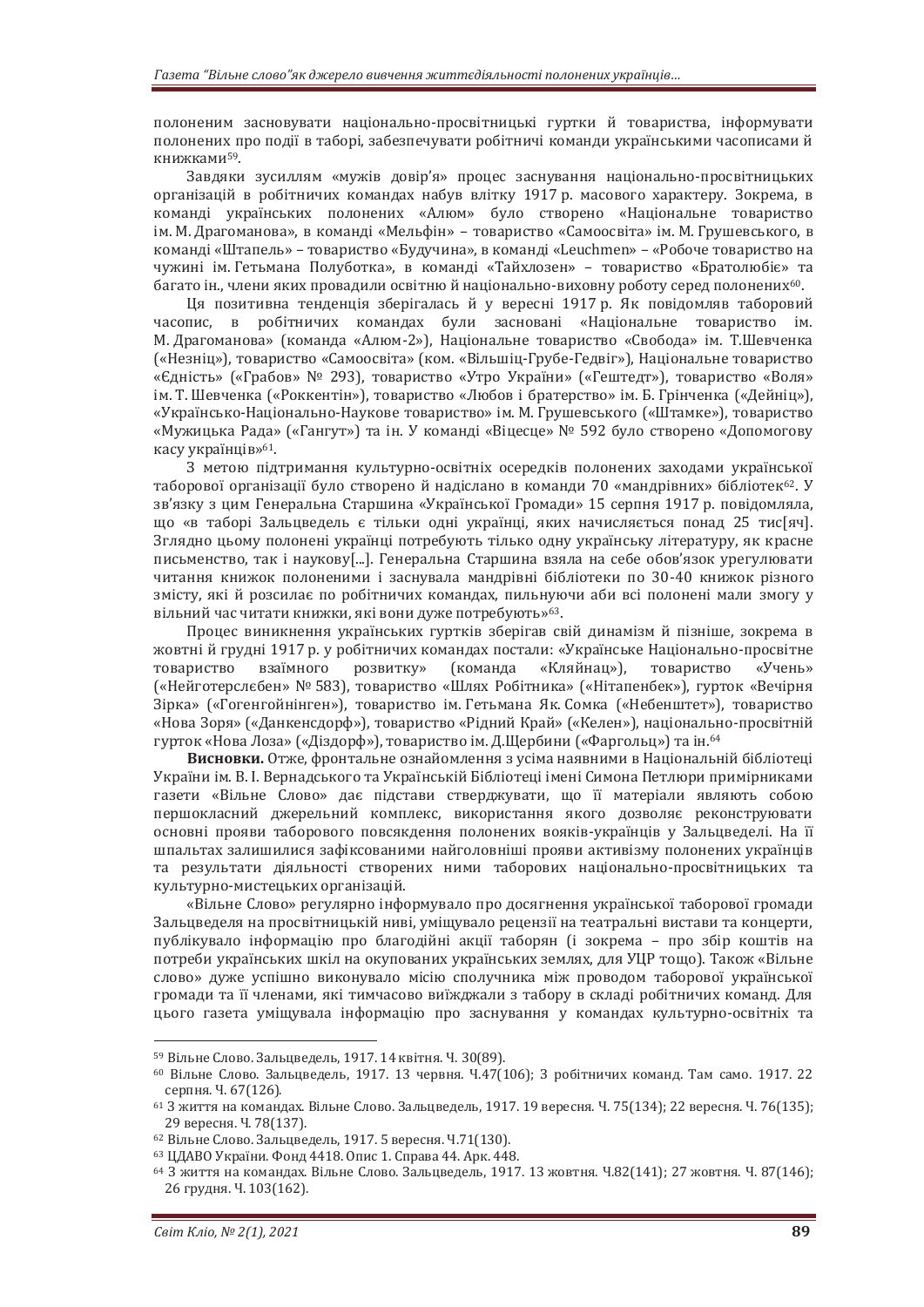допомогових гуртків і товариств, а також про благодійні ініціативи полонених, які перебували поза табором.

Усвідомлення важливості такого зв'язку загалом полонених обумовлювало надходження до редакції газети сотень листів, а також грошових внесків полонених українців на потреби розвитку «Вільного слова». Для полонених надзвичайно важливим було те, що газета завжди зверталась до них зі словом підтримки та розради, вселяючи в души таборян надію на повернення додому, виковуючи в них віру в державне самоствердження України та необхідність її збройного захисту перед навалою більшовицької Росії. Відтак газета «Вільне Слово» стала справжнім літописцем історії української громади табору Зальцведель, в її матеріалах залишився закарбованим процес національного освідомлення полонених вояків-українців, частина з яких увійшла до складу «синьожупанних» українських дивізій, що творили підвалини збройних сил УНР у 1918 р.

#### **REFERENCES**

1. Bilymenko, L. & Zalizniuk, O. (2015). *Tematyka publikatsij na storinkakh chasopysu polonenykh ukraintsiv «Vil'ne slovo» (1917-1918)* [Subjects of publications on the pages of the Ukrainian Free Captive Magazine (1917-1918)] *Visnyk L'vivs'koho universytetu. Seriia knyhozn. bibliot. ta inf. tekhnol*. L'viv, 10, 192-197. [in Ukrainian].

2. Dan'ko L. (1917). *Spohad pro rozvij i zhyttia ukrains'koho teatru v nashomu tabori* [Memories of the development and life of Ukrainian theater in our camp] *Vil'ne Slovo*. Zal'tsvedel', 27(86). [in Ukrainian].

3. Do tovaryshiv [To the mates]. (1916) *Vil'ne Slovo*. Zal'tsvedel', 1, 5. [in Ukrainian].

4. Krups'kyj, I. V. (1996). *Stanovlennia ukrains'koi taborovoi presy. Osnovni tematychni napriamy ii diial'nosti* [Formation of the Ukrainian camp press. The main thematic directions of its activity] *Teoretychni ta orhanizatsijni problemy formuvannia repertuaru ukrains'koi knyhy ta periodyky: Dopovidi ta povidomlennia Mizhnarodnoi naukovoi konferentsii (25-26 serpnia 1995 r.)*. L'viv, 341-352. [in Ukrainian].

5. Kuzelia, Z. (1924). *Ukrains'ki taborovi chasopysy u Nimechchyni* [Ukrainian camp magazines in Germany] *Litopys polityky, pys'menstva i mystetstva*. Berlin, 5, 46-59. [in Ukrainian].

6. Misiachne zvidomlennia Kooperatyvnoi Chajni za m[isiats'] serpen' 1916 roku [Cooperative Chinatown Monthly Bulletin August 1916] (1916). *Vil'ne Slovo*. Zal'tsvedel', 32, 8. [in Ukrainian].

7. Neveselyj, Iv. (1917). *Taborova shostykliasova Narodnia shkola imeny Borysa Hrinchenka* [Boris Grinchenko's Six-Class Tabor Free School] *Vil'ne Slovo*. Zal'tsvedel', 10(69). [in Ukrainian].

8. Obrakhunok taborovoi dopomohovoi kasy za 1916 r. [Calculation of the camp auxiliary fund for 1916] (1917). *Vil'ne Slovo*. Zal'tsvedel', 13(72). [in Ukrainian].

9. Pavlenko, P. (1917). *Ohliad diial'nosti "Vydavnychoho tovarystva imeny P.Kulisha"* [Overview of the activity of P. Kulish Publishing Society] *Vil'ne Slovo*. Zal'tsvedel',12(71), 13(72), 14(73). [in Ukrainian].

10. Pavlenko, P. (1917). *Vid redaktsii* [From the editorial board] *Vil'ne Slovo*. Zal'tsvedel', 91(150). [in Ukrainian].

11. Poriadok po barakam [Barracks order] (1916). *Vil'ne Slovo*. Zal'tsvedel', 2, 7. [in Ukrainian].

12. Reorhanizatsiia taboru [Camp reorganization]. (1917). *Vil'ne Slovo*. Zal'tsvedel', 5(64). [in Ukrainian].

13. Reorhanizatsiia taboru [Camp reorganization]. (1917). *Vil'ne Slovo*. Zal'tsvedel', 6(65). [in Ukrainian].

14. Romanova, K. (2010). *Z fondiv TsDAZU: taborovi vydannia vijs'kovopolonenykh ukraintsiv periodu Pershoi svitovoi vijny* [From the funds of the Central State Archives of Foreign Ukrainians: Camp Editions of Prisoners of War of the First World War] (https://svitua.org/skarbnitsyaspogadiv/item/6472-z-fondiv-tsdazu-taborovi vydannia-viiskovopolonenykh-ukraintsiv-periodupershoi-svitovoi-viiny.html). [in Ukrainian].

15. Savchenko, O .I. (2006). *Ukrains'ka zarubizhna presa naprykintsi KhIKh – na pochatku ХХ st*. [Ukrainian foreign press in the late nineteenth and early twentieth century's] Zaporizhzhia. [in Ukrainian].

16. Smal'-Stots'kyj, R. (1962). *Spohady pro Zenona Kuzeliu* [Memories of Zenon Kusel] *Zbirnyk na poshanu Zenona Kuzeli. (Zapysky Naukovoho tovarystva im. Shevchenka: pratsi filolohichnoi ta istoryko-filosofichnoi sektsij)*; Pid red. V.Yaniva. Paryzh-N'iu-Jork-Miunkhen-Toronto-Sidnej, СLХІХ, 46. [in Ukrainian].